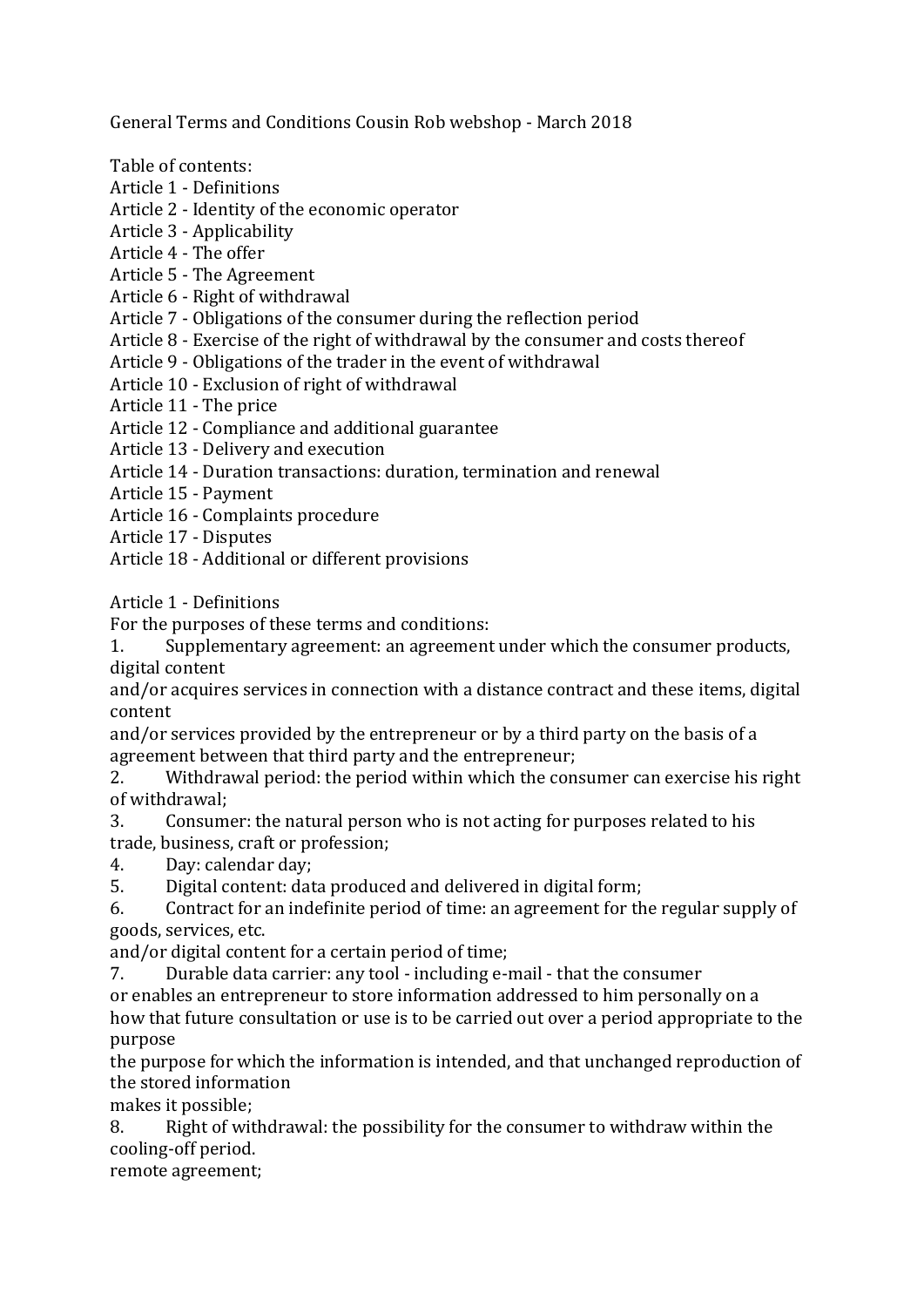9. Entrepreneur: the natural or legal person who products, (access to) digital content and/or

offers services to consumers remotely;

10. Distance contract: an agreement between the trader and the consumer closed within the framework of an organised system for the distance selling of products,

digital content and/or services, where up to and including the conclusion of the contract exclusively or

the use of one or more remote communication techniques;

11. Model withdrawal form: the European withdrawal form set out in Annex I to these conditions.

model revocation form. Annex I need not be made available if the

consumer has no right of withdrawal with regard to his order;

12. Technique for distance communication: means that can be used for closing an agreement, without the consumer and entrepreneur having to be in the same room at the same time

have come together.

Article 2 - Identity of the entrepreneur

Cousin Rob B.V.

Choorstraat 34, 2611 JG, Delft

Telephone number: 015-7370370, reachable from Tuesday to Friday between 10.00-17.30 

E-mail address: neefrob@gmail.com

Chamber of Commerce number: 68607202

VAT identification number: NL857517922B01

Cousin Rob B.V. is a member of the Koninklijke Horeca Nederland see www.khn.nl.

If the entrepreneur's activity is subject to a relevant licensing system: the data concerning the supervisory authority.

If the entrepreneur is engaged in a regulated profession:

- the professional association or organisation of which he is a member;

- the professional title, the place in the EU or the European Economic Area where it is awarded;

- a reference to the professional rules applicable in the Netherlands and instructions where and

how to access these professional rules.

Article 3 - Applicability

1. These general terms and conditions apply to every offer made by the entrepreneur and to every offer made by the entrepreneur.

agreement reached at a distance between entrepreneur and consumer.

2. Before the distance contract is concluded, the text of this general

conditions made available to the consumer. If this is not reasonably possible, the entrepreneur before the remote agreement is concluded, indicate how the

general terms and conditions can be viewed at the entrepreneur and that they are at the consumer's request so

be sent free of charge as soon as possible.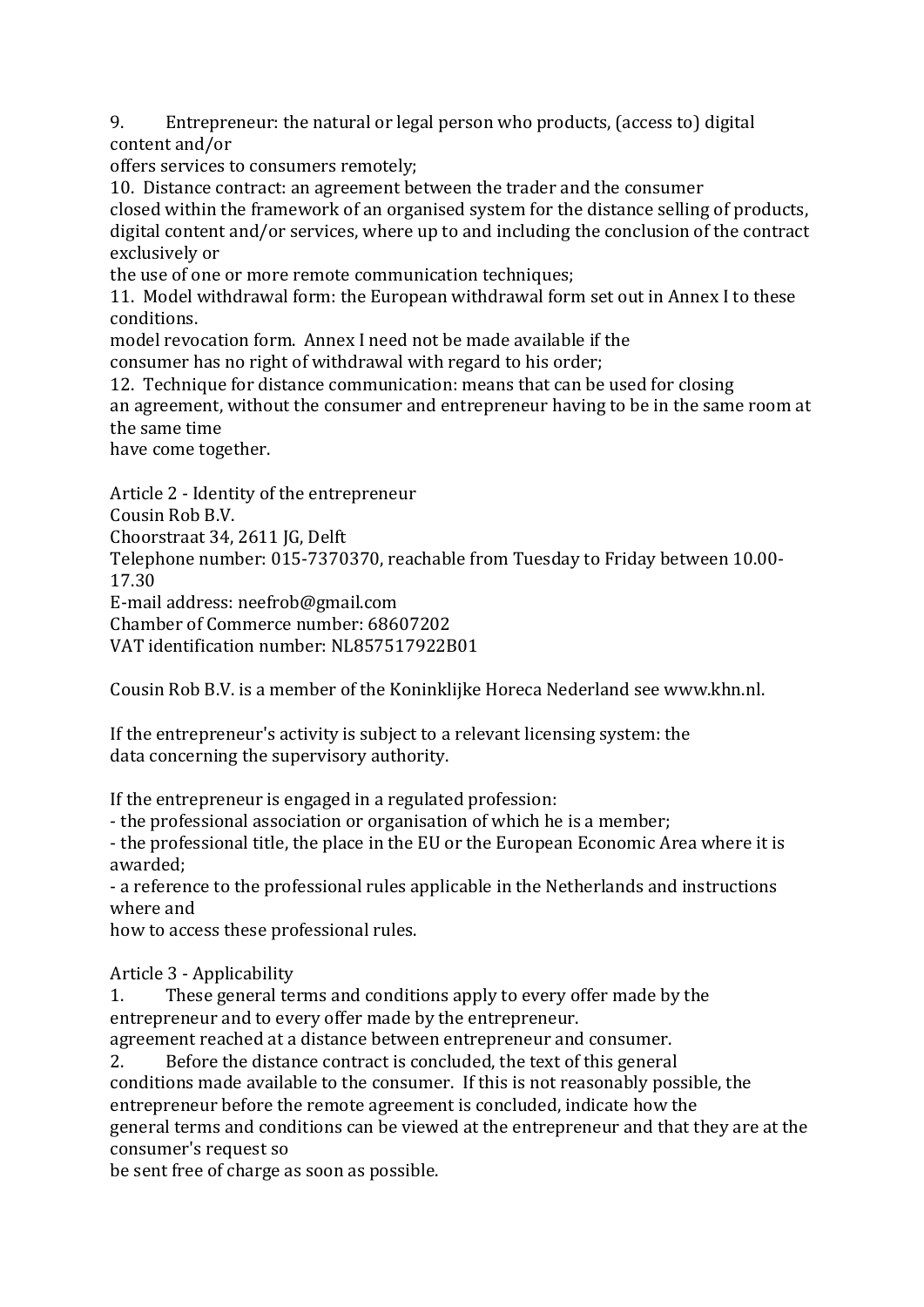3. If the distance contract is concluded electronically, notwithstanding the previous paragraph

and before the distance contract is concluded, the text of these terms and conditions made available to the consumer electronically in such a way that

it can be stored by the consumer in a simple manner on a durable

data carrier. If this is not reasonably possible, before the remote agreement

be indicated where the general terms and conditions are to be concluded by electronic means.

can be accessed and that, at the consumer's request, it may be accessed electronically or on

will be sent free of charge by other means.

4. In the event that, in addition to these general terms and conditions, specific product- or

service conditions apply, the second and third paragraphs of corresponding application and, in the event of conflicting conditions, the consumer may always invoke the applicable provision which is most favourable to him.

Article 4 - The offer

1. If an offer has a limited period of validity or is made subject to conditions, this shall be

expressly mentioned in the offer.

2. The offer contains a complete and accurate description of the products offered, digital content and/or services. The description is sufficiently detailed to provide a good enable the consumer to assess the offer. If the entrepreneur use

of images, they are a faithful representation of the offered

products, services and/or digital content. Obvious mistakes or manifest errors in the offer does not bind the entrepreneur.

3. Each offer contains such information that it is clear to the consumer what the rights and

are obligations attached to the acceptance of the offer.

Article 5 - The Agreement

1. Subject to paragraph 4, the agreement shall be concluded at the time of acceptance by the consumer of the offer and compliance with the requirements of the offer.

conditions.

2. If the consumer has accepted the offer by electronic means, the entrepreneur confirms

without delay by electronic means the receipt of the acceptance of the offer. As long as the

receipt of this acceptance has not been confirmed by the entrepreneur, the consumer can the

terminate the agreement.

3. If the agreement is concluded electronically, the entrepreneur will find appropriate technical and

take organisational measures to secure the electronic transmission of data and ensure that 

for a secure web environment. If the consumer can pay electronically, the entrepreneur will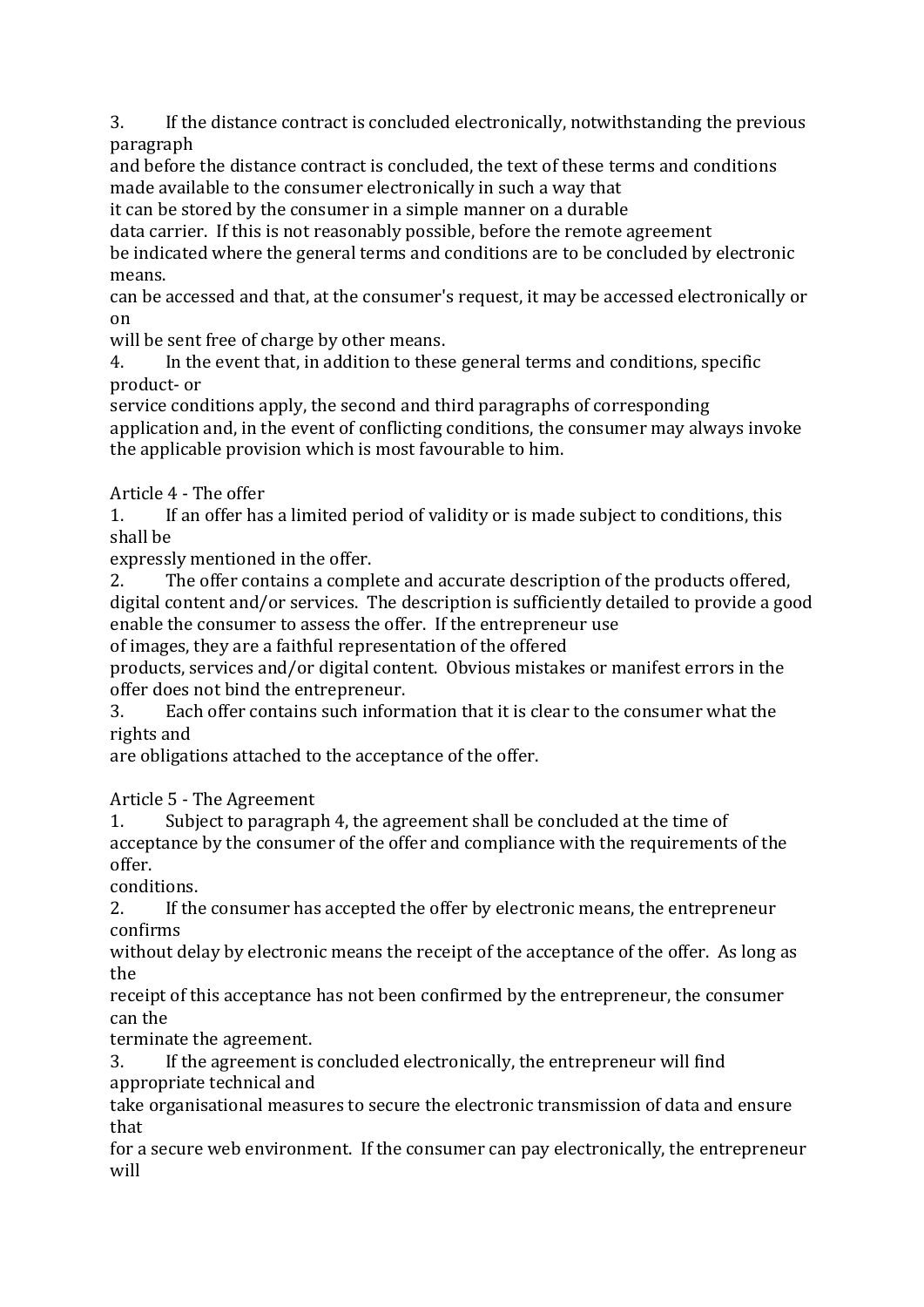take appropriate safety measures to this end.

4. The entrepreneur may, within the limits of the law, - inform the consumer whether his

payment obligations, as well as all those facts and factors relevant to

a responsible conclusion of the distance contract. If the entrepreneur on the basis of this research has good reason not to enter into the agreement, he is entitled to

to refuse an order or request, with reasons, or to make the execution subject to special conditions.

connect.

5. No later than upon delivery of the product, service or digital content to the consumer the following information, in writing or in such a way that it is provided by the consumer on

can be stored in an accessible manner on a durable data carrier:

a. the visiting address of the trader's business establishment to which the consumer can complain

can;

b. the conditions under which and the manner in which the consumer can exercise the right of withdrawal

or a clear indication of exclusion from the scope of the Directive.

right of revocation:

c. information on warranties and existing after-sales service;

d. the price including all taxes of the product, service or digital content; to the extent that apply the costs of delivery; and the method of payment, delivery or performance of the remote agreement;

e. the requirements for termination of the contract if the contract has a duration of is more than one year or of indefinite duration;

f. if the consumer has a right of withdrawal, the model withdrawal form.

6. In the case of an enduring transaction, the provision in the previous paragraph shall only apply to the first

delivery.

Article 6 - Right of withdrawal

For products:

1. The consumer can make an agreement regarding the purchase of a product during

dissolve a cooling-off period of at least 14 days without giving reasons. The entrepreneur may

ask the consumer for the reason(s) for withdrawal, but do not ask the consumer to give his reason $(s)$ 

oblige.

2. The cooling-off period referred to in paragraph 1 shall commence on the day after the consumer, or a reflection period agreed in advance by the

consumer designated third party, other than the carrier, has received the product, or: a. if the consumer has ordered several products in the same order: the day on which the consumer, or a third party designated by him, has received the last product. The Entrepreneur is allowed, provided that the consumer is clearly informed prior to the ordering process.

informed about an order for several products with different characteristics. refuse delivery.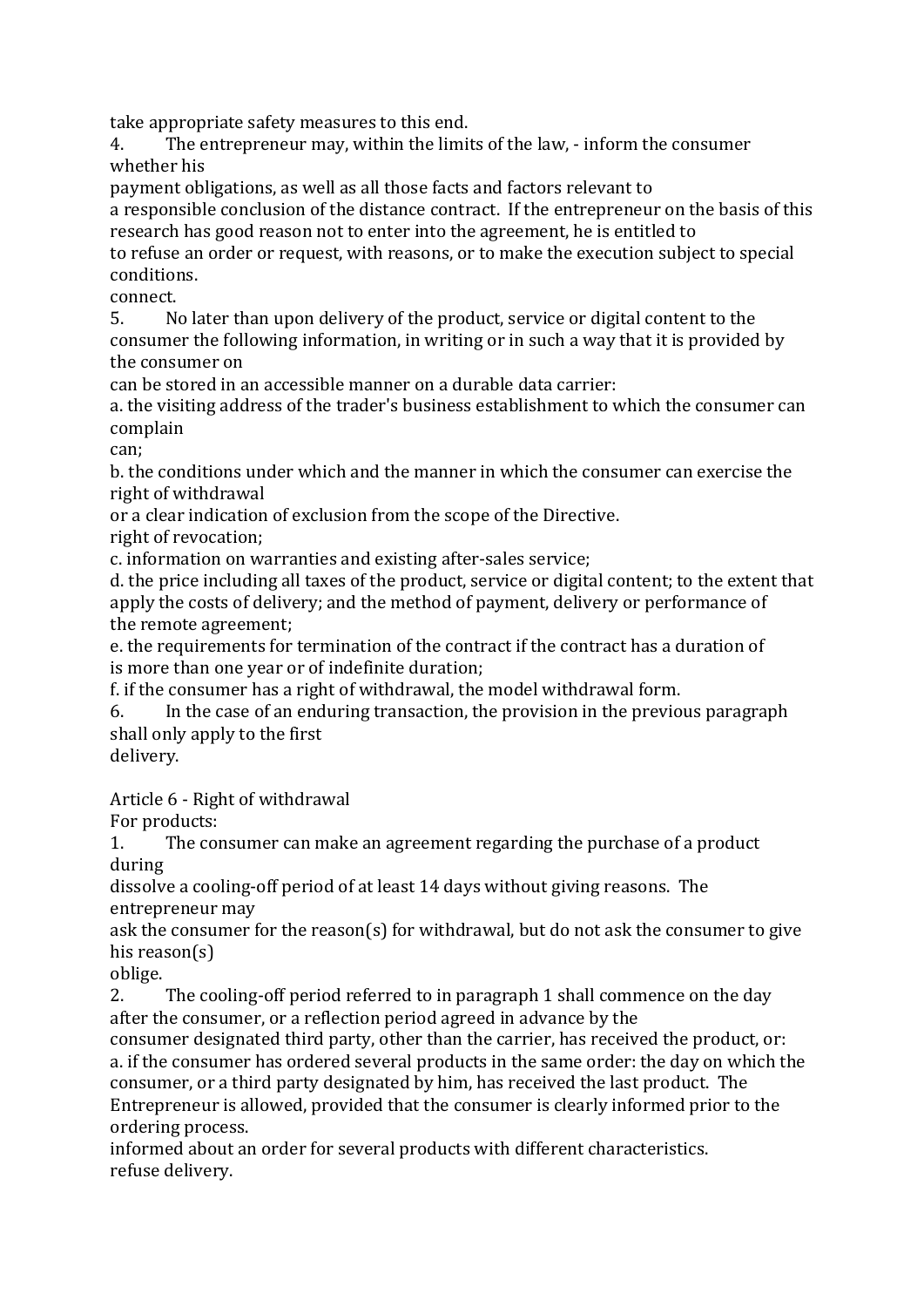b. if the delivery of a product consists of several shipments or parts: the day on which the consumer, or a third party designated by him, the last consignment or the last

has received part;

c. in the case of contracts for the regular supply of products for a specified period of time:

the day on which the consumer, or a third party designated by him, has the first product received.

In the case of services and digital content not supplied on a tangible medium:

3. The consumer may receive a service contract and a contract for the supply of digital

content not supplied on a tangible medium for at least 14 days without notice ...of decomposing reasons. The entrepreneur may ask the consumer for the reason for withdrawal,

but do not oblige them to state their reason(s).

4. The cooling-off period referred to in paragraph 3 shall commence on the day following the conclusion of the agreement.

Extended cooling-off period for products, services and digital content not on a tangible medium

delivered in case of failure to inform about the right of withdrawal:

5. If the Entrepreneur provides the Consumer with the legally required information about the right of withdrawal or

has not provided the model withdrawal form, the cooling-off period expires twelve months after

the end of the initial period determined in accordance with the previous paragraphs of this Article

respite. 

6. If the entrepreneur has the information referred to in the preceding paragraph to the consumer

provided within 12 months of the starting date of the original cooling-off period, expires the cooling-off period 14 days after the day on which the consumer has received that information.

Article 7 - Obligations of the consumer during the reflection period

1. During the reflection period the consumer will handle the product and packaging with care. He

shall unpack or use the product only to the extent necessary having regard to its nature, characteristics and

to determine the operation of the product. The point of departure here is that the consumer

may only handle and inspect as he would in a store.

2. The consumer shall only be liable for any reduction in the value of the product resulting from

of a manner of handling the product which goes beyond what is permitted in paragraph 1.

3. The reduction in value of the product resulting from a way of dealing with the product going beyond what is permitted in paragraph 1. is 25%.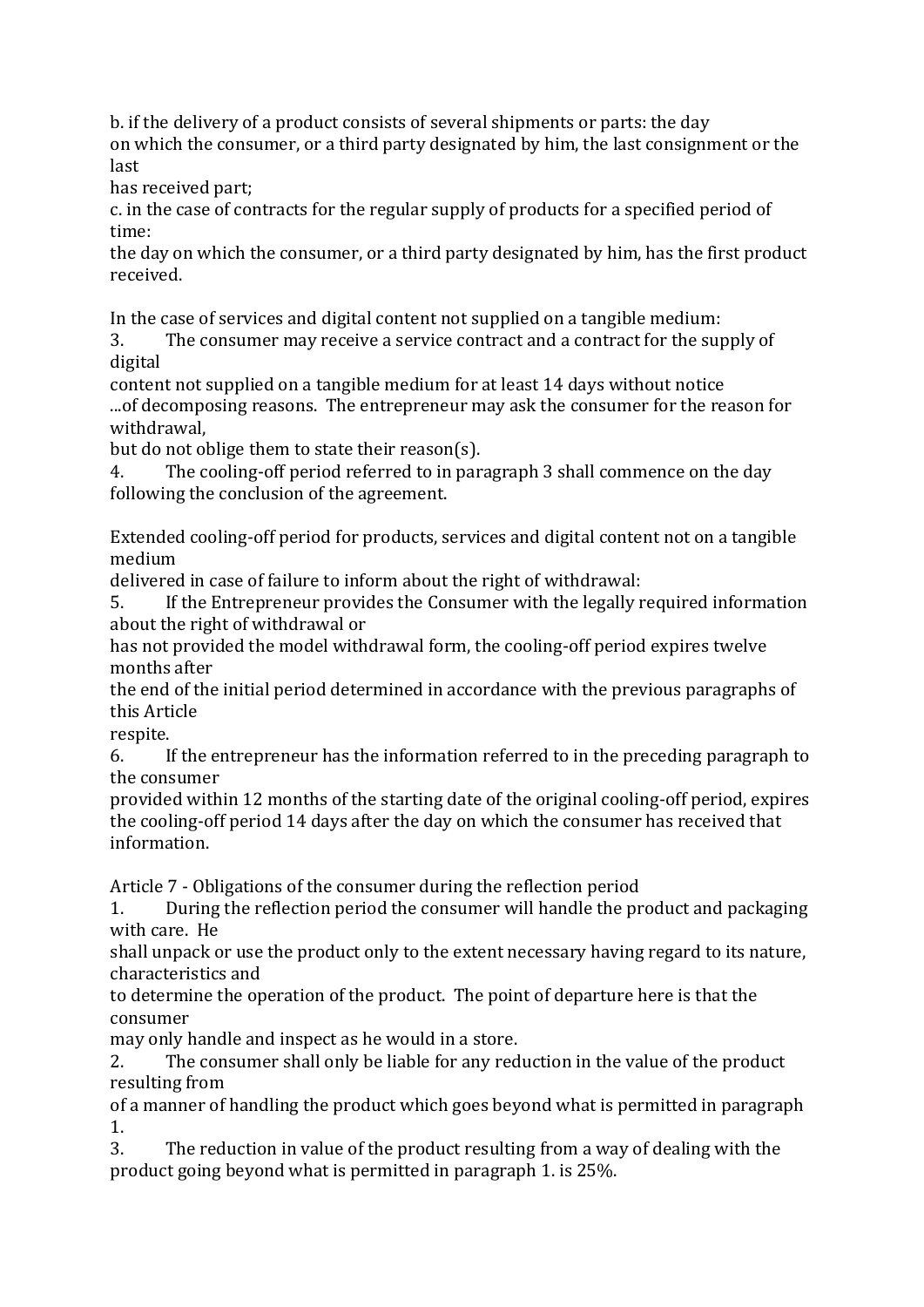4. The consumer is not liable for depreciation of the product if the entrepreneur before or at the time of the conclusion of the contract, does not provide him with all the information required by law concerning the has granted a right of withdrawal.

Article  $8$  - Exercise of the right of withdrawal by the consumer and costs thereof

1. If the consumer exercises his right of withdrawal, he shall report this within the cooling-off period

by means of the model revocation form or by any other unequivocal means addressed to the

entrepreneur.

2. As soon as possible, but within 14 days from the day following the notification referred to in paragraph 1.

the consumer returns the product, or hands it over to (an authorised representative of) the

entrepreneur. This is not necessary if the entrepreneur has offered to collect the product himself. The

the consumer has in any case complied with the return period if he returns the product before the cooling-off period has expired.

3. The consumer shall return the product with all delivered accessories, if reasonably possible

in original condition and packaging, and in accordance with the reasonable and clear instructions.

4. The risk and the burden of proof for the correct and timely exercise of the right of withdrawal shall lie with the

consumer.

5. The consumer shall bear the direct costs of returning the product. If the entrepreneur has not reported that the consumer has to bear these costs or if the entrepreneur

indicates that he himself bears the costs, the consumer does not have to bear the costs of returning the goods.

6. If the consumer withdraws after having first expressly requested that the performance of the

service or supply of gas, water or electricity not put up for sale in a

limited volume or certain quantity starts during the cooling-off period, the consumer is the consumer.

owes the trader an amount proportionate to that part of the obligation which is not borne by

the entrepreneur has complied at the time of revocation, compared to the complete fulfilment of the commitment.

7. The consumer shall not bear any costs for the performance of services or the supply of water, gas or electricity.

electricity not put up for sale in a limited volume or quantity, or up to supply of district heating, if:

a. the trader provides the consumer with the legally required information on the right of withdrawal, the

reimbursement of costs in the event of revocation or has not provided the model revocation form, or;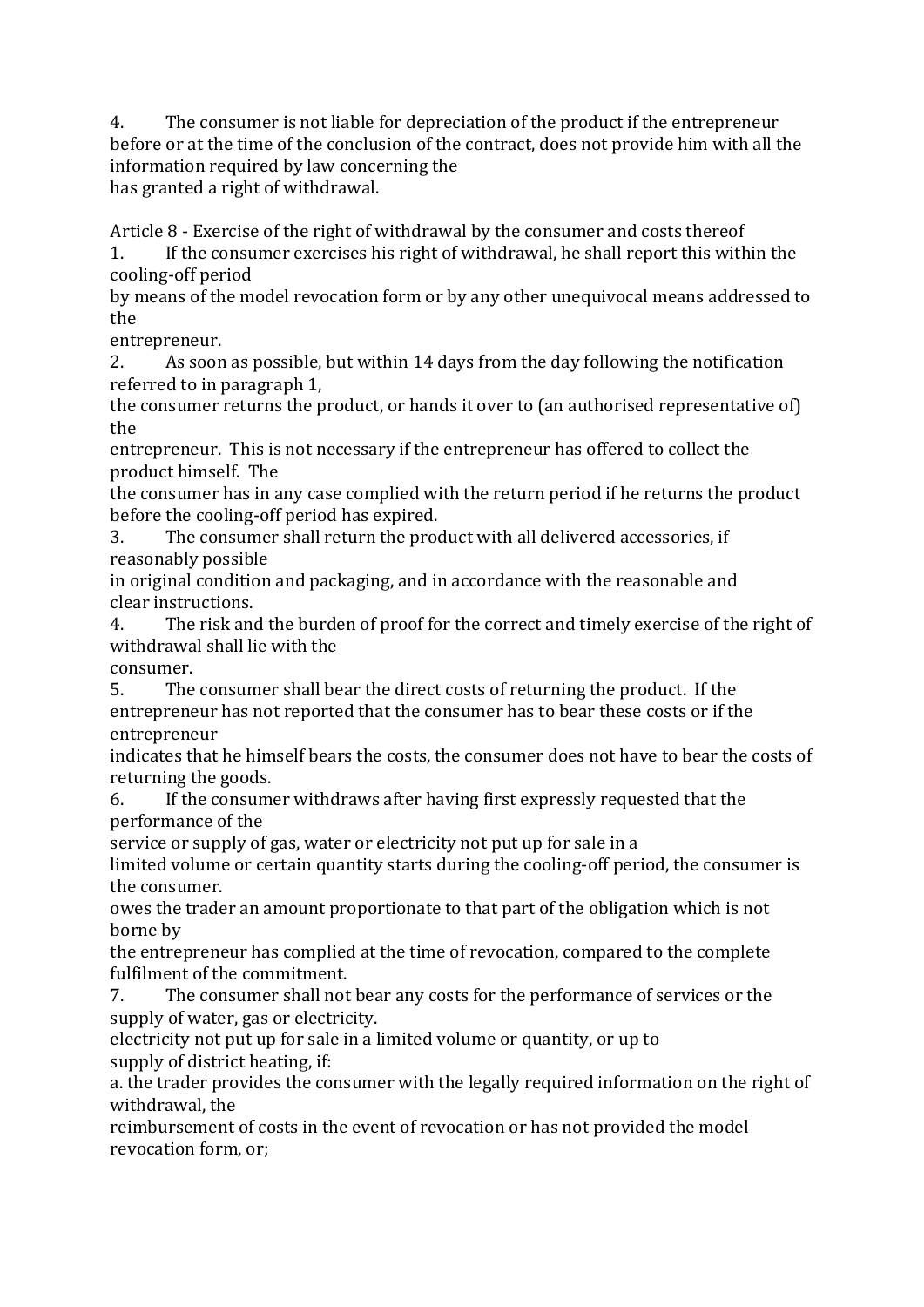b. the consumer has not expressly requested the commencement of the performance of the service or delivery of

requested gas, water, electricity or district heating during the reflection period. 8. The consumer shall not bear any costs for the full or partial supply of not

digital content supplied on a tangible medium, if:

a. prior to its delivery he has not expressly agreed to the commencement of compliance with the agreement before the end of the cooling-off period;

b. he has not acknowledged losing his right of withdrawal when giving his consent; or c. the entrepreneur has failed to confirm this statement from the consumer.

9. If the consumer makes use of his right of withdrawal, all supplementary agreements dissolved by operation of law.

Article 9 - Obligations of the entrepreneur in case of revocation

1. If the Entrepreneur's notification of withdrawal by the Consumer is possible electronically

shall send an acknowledgement of receipt without delay upon receipt of this notification. 

2. The entrepreneur shall reimburse all payments made by the consumer, including any delivery costs

charged by the entrepreneur for the returned product, immediately but within 14 days following the day on which the consumer notifies him of the withdrawal. Unless the

Entrepreneur offers to collect the product himself, he may wait until he has paid back the product.

product, or until the consumer demonstrates that he has returned the product, to whichever time is earlier.

3. The trader shall use the same means of payment used by the consumer for the purpose of reimbursement,

unless the consumer agrees to another method. The refund is free of charge for the consumer.

4. If the consumer has opted for a more expensive method of delivery than the cheapest one

standard delivery, the entrepreneur does not have to pay the additional costs for the more expensive method

repayable.

Article 10 - Exclusion of right of withdrawal

The Entrepreneur may exclude the following products and services from the right of withdrawal, but

only if the entrepreneur clearly indicates this when making the offer, or at least in good time before closing the

agreement:

1. Products or services whose price is subject to fluctuations on the financial market which are beyond the Entrepreneur's control and which can be exercised within the withdrawal period

occur;

2. Contracts concluded during a public auction. Under a public auction means a sales method in which products, digital content and/or services are sold by the be offered to the consumer who is personally present or the possibility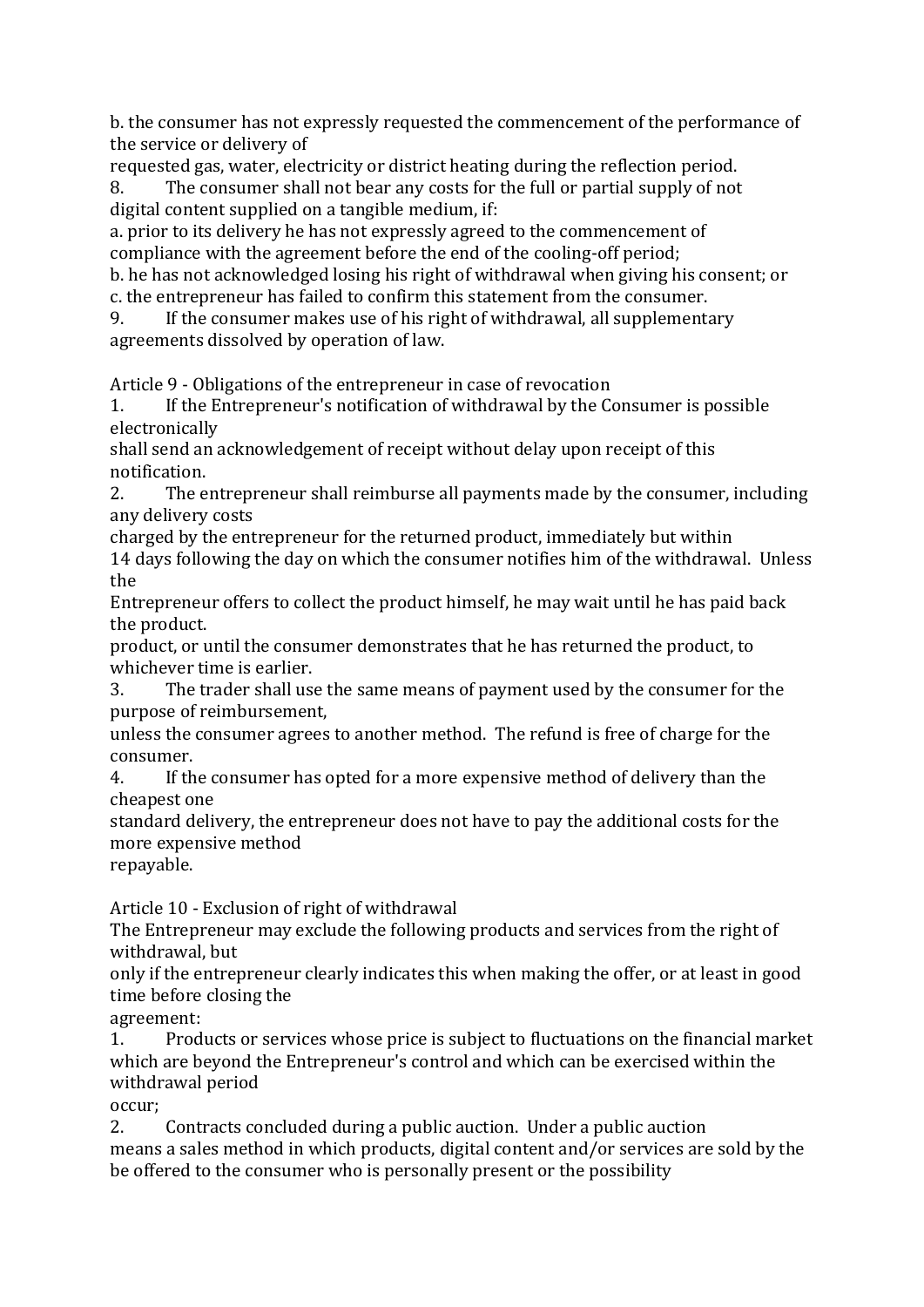gets to be personally present at the auction, under the supervision of an auctioneer, and where the

successful bidder is obliged to purchase the products, digital content and/or services; 3. Service agreements, after full performance of the service, but only if:

a. performance has commenced with the express prior consent of the consumer; and b. the consumer has declared that he loses his right of withdrawal as soon as the entrepreneur

agreement has been fully implemented;

4. Package holidays as referred to in Section 7:500 of the Dutch Civil Code and passenger transport agreements;

5. Service agreements for the provision of accommodation, as in the agreement a certain date or period of execution and other than for residential purposes, freight transport, car rental services and catering;

6. Leisure agreements, if the agreement contains a specific

date or period of implementation;

7. Products manufactured to consumer specifications, which are not prefabricated, and

which are manufactured on the basis of an individual choice or decision made by the consumer, or which

are clearly intended for a specific person;

8. Products which spoil rapidly or have a limited shelf life;

9. Sealed products unsuitable for reasons of health protection or hygiene

to be returned and whose seal has been broken after delivery;

10. Products which, by their nature, have been irrevocably mixed with other products after delivery:

11. Alcoholic beverages of which the price was agreed upon at the conclusion of the agreement,

but the delivery of which can only take place after 30 days, and of which the actual value depends on fluctuations in the market over which the entrepreneur has no influence; 12. Sealed audio, video recordings and computer software, the sealing of which after delivery has been terminated;

13. Newspapers, journals or magazines, with the exception of subscriptions;

14. The supply of digital content other than on a tangible medium, but only if:

a. the execution has started with the explicit prior consent of the consumer; and

b. the consumer has declared that he thereby loses his right of withdrawal.

Article 11 - The price

1. During the period of validity indicated in the offer, the prices of the offered products and/or services not increased, subject to price changes as a result of changes in VAT rates.

2. Contrary to the previous paragraph, the entrepreneur may offer products or services whose prices

are subject to fluctuations in the financial market and over which the entrepreneur has no influence

...with variable pricing. This commitment to fluctuation and the fact that Any prices quoted are target prices and will be included in the offer.

3. Price increases within 3 months after the conclusion of the contract are only permitted if they are the result of legal regulations or provisions.

4. Price increases as from 3 months after the conclusion of the contract are only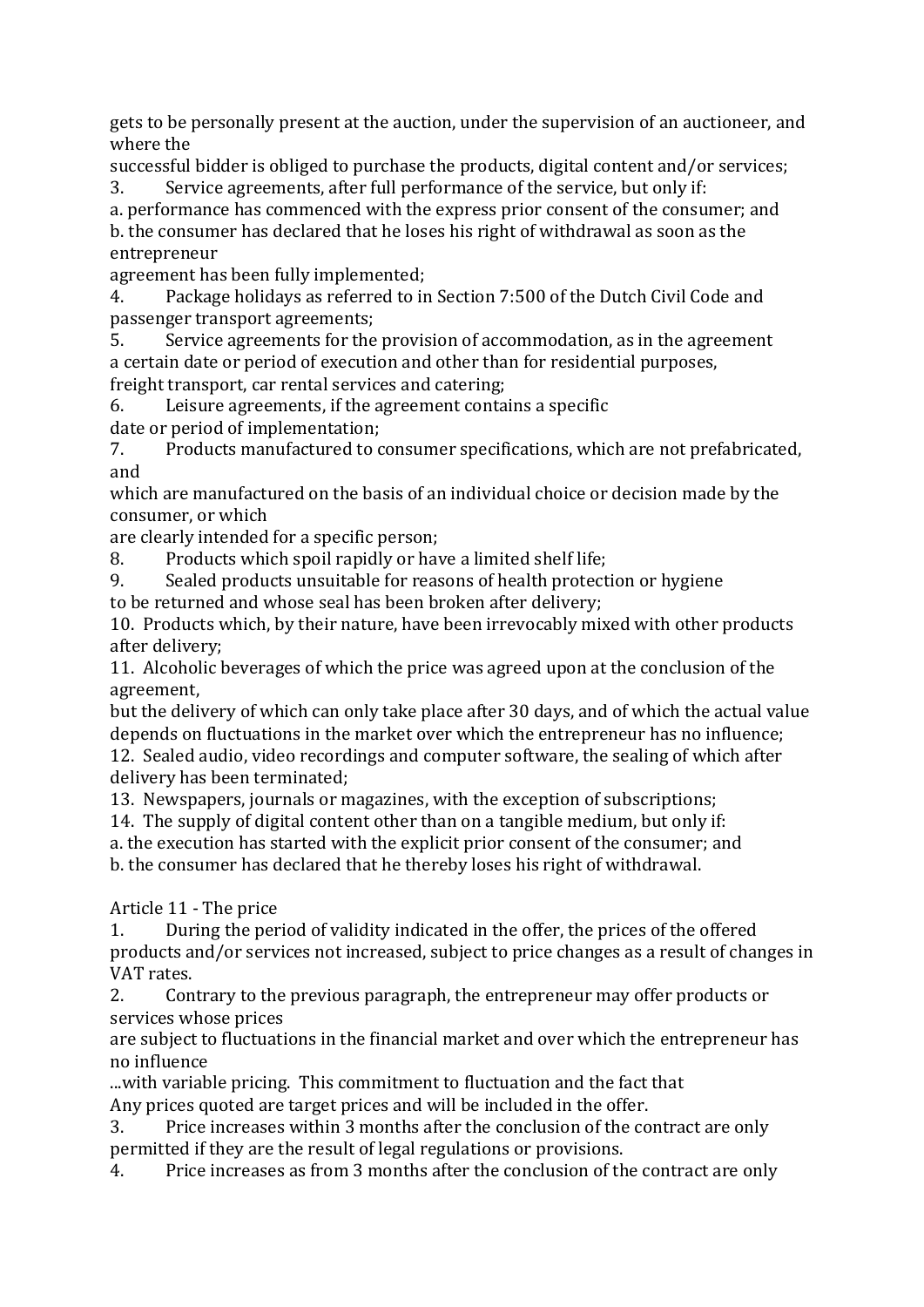allowed if the entrepreneur has stipulated this and:

a. they are the result of statutory regulations or provisions; or

b. the consumer has the power to terminate the contract as of the day

to which the price increase applies.

5. The prices mentioned in the offer of products or services are inclusive of VAT.

Article 12 - Fulfilment of agreement and extra guarantee

1. The entrepreneur guarantees that the products and / or services comply with the agreement, the

the specifications stated in the offer, to the reasonable requirements of reliability and/or usability

and the legal provisions existing on the date of the conclusion of the agreement and/or government regulations. If agreed, the entrepreneur also guarantees that the product is suitable for use other than normal.

2. An additional guarantee provided by the entrepreneur, his supplier, manufacturer or importer

never restricts the legal rights and claims that the consumer has on the basis of the can assert an agreement against the proprietor if the proprietor has failed to do so in fulfilling his part of the agreement.

3. Additional guarantee is understood to mean every commitment of the entrepreneur, his supplier,

importer or producer in which he grants the consumer certain rights or claims which go beyond what it is legally obliged to do in the event of a breach of contract of his part of the agreement.

Article 13 - Delivery and execution

1. The entrepreneur will take the greatest possible care in receiving and in the execution of product orders and in the evaluation of applications for provision of services.

2. The place of delivery shall be the address which the consumer has given to the entrepreneur

made.

3. With due observance of what is stated in Article 4 of these general terms and conditions, shall

the entrepreneur accepted orders expeditiously but at the latest within 30 days unless another delivery period has been agreed. If the delivery is delayed or if an order cannot or can only partially be carried out,

the consumer will receive this no later than 30 days after he has placed the order. The In that case, the consumer has the right to dissolve the agreement free of charge and is entitled to

any compensation for damages.

4. After dissolution in accordance with the previous paragraph, the entrepreneur will refund the amount paid by the consumer.

repay without delay.

5. The risk of damage and / or loss of products rests with the entrepreneur until the moment of delivery to the consumer or a pre-designated and to the entrepreneur representative, unless expressly agreed otherwise.

Article 14 - Duration transactions: duration, termination and extension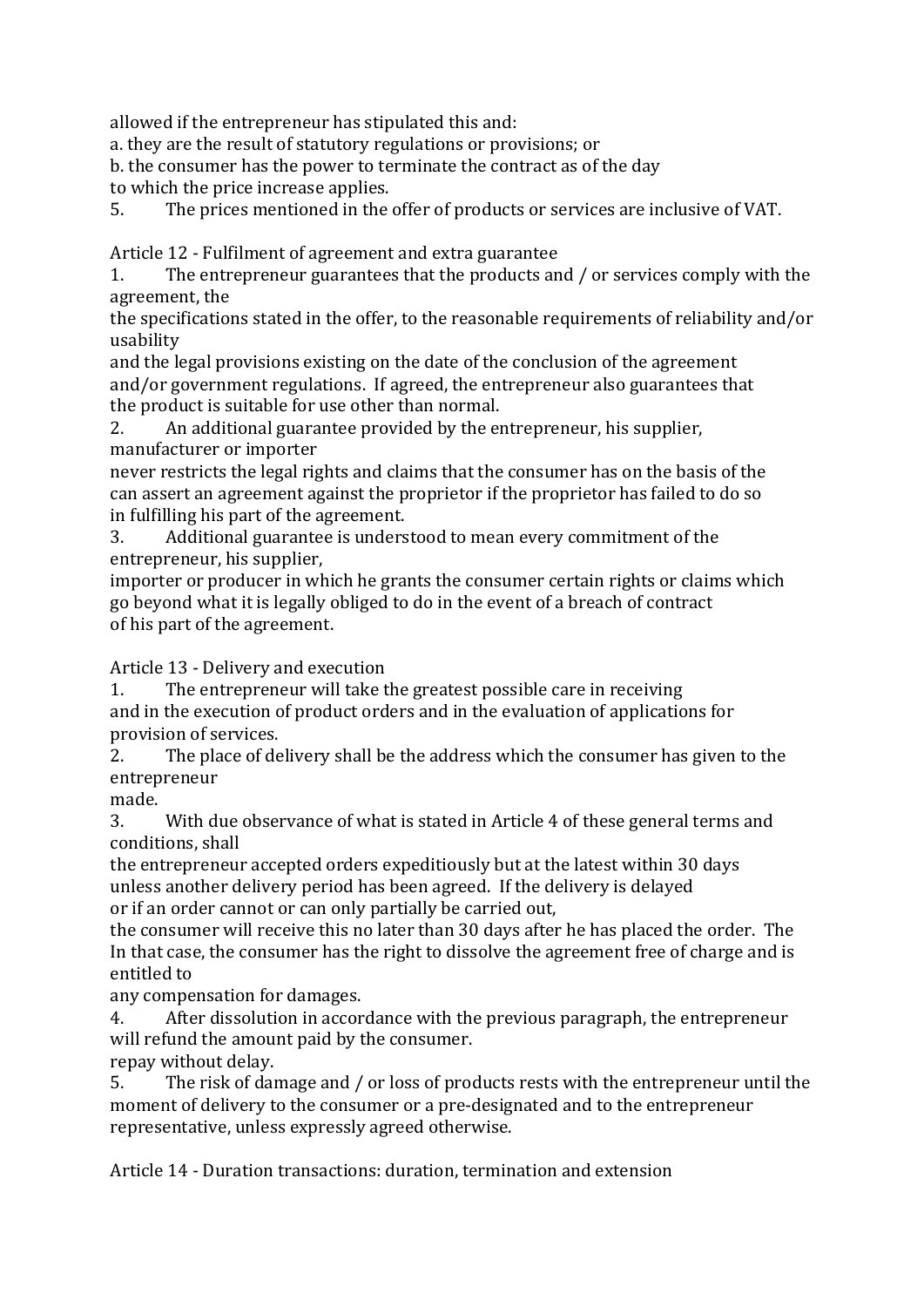Resignation:

1. The consumer may terminate a contract that has been entered into for an indefinite period of time and that extends to the

regular delivery of products (including electricity) or services, at all times give notice in accordance with agreed termination rules and a notice period for a month at most.

2. The consumer may enter into a fixed-term contract for the purpose of the regular delivery of products (including electricity) or services, at any time against denounce the end of the definite period of time in accordance with the terms agreed for this purpose

termination rules and a notice period not exceeding one month.

3. The consumer can the agreements mentioned in the previous paragraphs: - terminate them at any time and not be limited to termination at a specific time or in an certain time:

- at least denounce them in the same way as they were entered into by him;

- always terminate with the same notice as the entrepreneur has stipulated for himself. Extension:

4. A contract entered into for a definite period of time and which is intended for the regular delivery of

products (including electricity) or services, shall not be tacitly renewed, or renewed for a fixed period of time.

5. By way of derogation from the preceding paragraph, a contract entered into for a definite period of time which is

extends to the regular delivery of daily news and weekly newspapers and magazines tacitly

are renewed for a fixed period not exceeding three months, if the consumer can terminate the extended agreement at the end of the extension with a notice period for a month at most.

6. An agreement entered into for a definite period of time for the regular delivery of products or services, may be tacitly renewed for an indefinite period only if the Consumers may terminate at any time with a notice of up to one month. The the period of notice shall not exceed three months in the event that the contract is for

the purpose of settlement, but

less than once a month, delivering daily, news and weekly newspapers and magazines. 7. An agreement with a limited duration for the regular delivery of daily

newspapers and magazines,

news and weekly newspapers and magazines (trial or introductory subscription) will not be accepted.

tacitly continued and ends automatically at the end of the trial or introductory period. Duration:

8. If an agreement has a duration of more than one year, the consumer may after one year the

agreement at all times with a notice period not exceeding one month, unless the reasonableness and fairness against termination before the end of the agreed term reschedule.

## Article 15 - Payment

1. Unless otherwise provided in the agreement or additional conditions, the by the consumer to be paid within 7 days after the commencement of the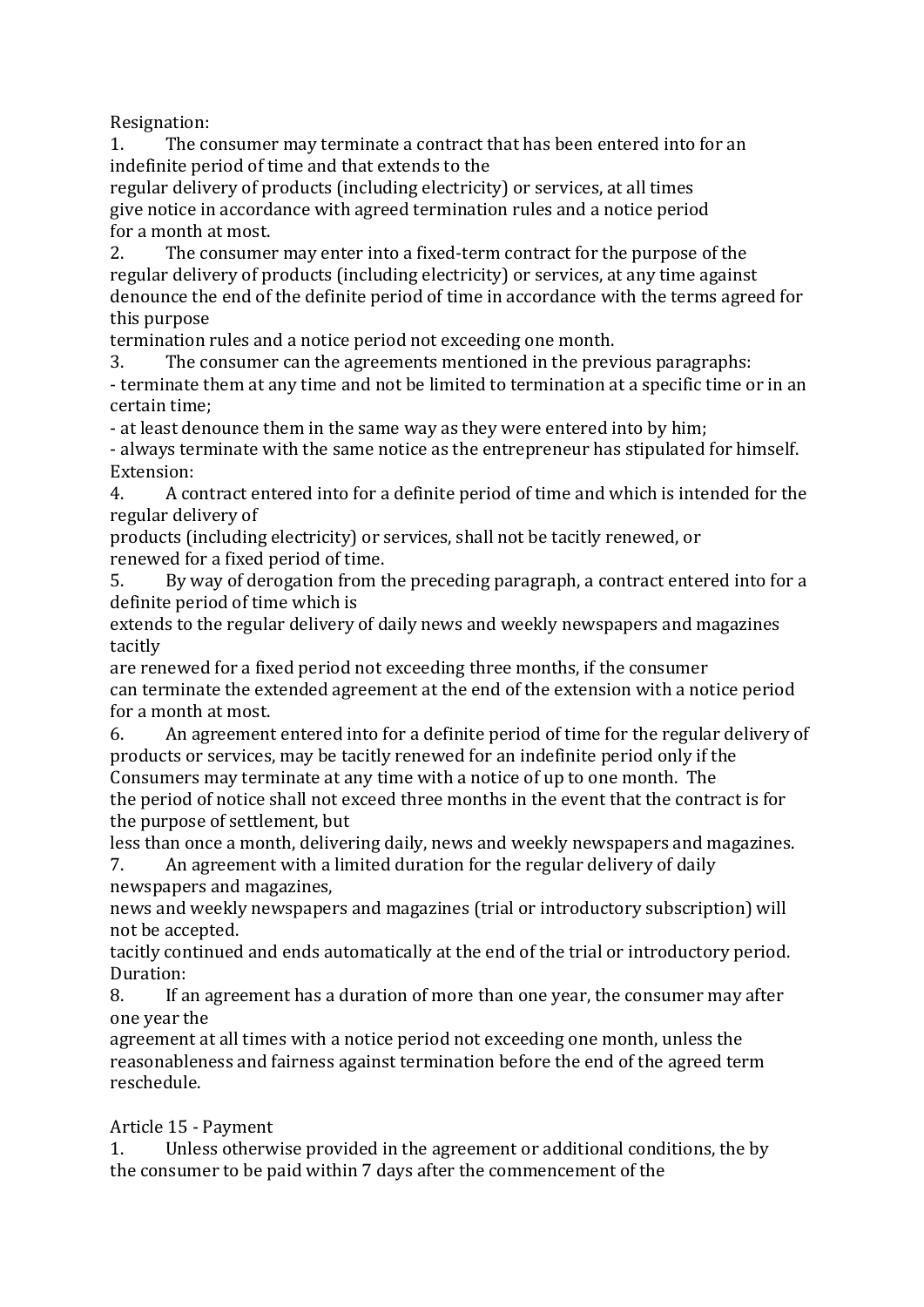cooling-off period, or in the absence of a cooling-off period within 7 days after closing of the

resemblance. In the case of an agreement to provide a service, this period shall start to run from

on the day after the consumer has received the confirmation of the contract.

2. When selling products to consumers, the consumer may in general conditions never be obliged to pay more than 50% in advance. When prepayment is stipulated, the consumer may not assert any right concerning the execution of the the order or service(s) in question, before the stipulated advance payment has been made

occurred.

3. The consumer has the duty to correct any inaccuracies in the payment details provided or stated without delay.

to report to the entrepreneur.

4. If the consumer does not meet his payment obligation(s) on time, he is, after the entrepreneur has been made aware of the late payment and the entrepreneur the consumer a period of 7

granted days to still meet its payment obligations, after the absence of payment within this 7-day period, interest at the statutory rate on the amount still due and the entrepreneur is entitled to pay the extrajudicial costs incurred by him. collection costs to be charged. These collection costs amount to a maximum of:  $15%$ over

outstanding amounts up to  $\epsilon$  2.500,=; 10% over the following  $\epsilon$  2.500,= and 5% over the next € 5.000,= with a minimum of € 40,=. The entrepreneur can benefit from the consumer deviate from these amounts and percentages.

Article 16 - Complaints procedure

1. The entrepreneur has a sufficiently publicized complaints procedure and handles the

complaint in accordance with this complaints procedure.

2. Complaints about the execution of the agreement must be made within a reasonable time after the

the consumer has identified, complete and clearly described the defects are submitted to the entrepreneur.

3. Complaints submitted to the entrepreneur within a period of 14 days from answered the date of receipt. If a complaint has a foreseeable longer processing time request, the entrepreneur will respond within the period of 14 days with a message from

receipt and an indication of when the consumer can expect a more detailed answer. 4. The consumer should give the entrepreneur at least 4 weeks to submit the

complaint.

resolve the matter by mutual agreement. After this period, a dispute arises which is subject to the

dispute resolution.

Article 17 - Disputes

1. On agreements between the entrepreneur and the consumer on which these general conditions

Dutch law shall apply exclusively.